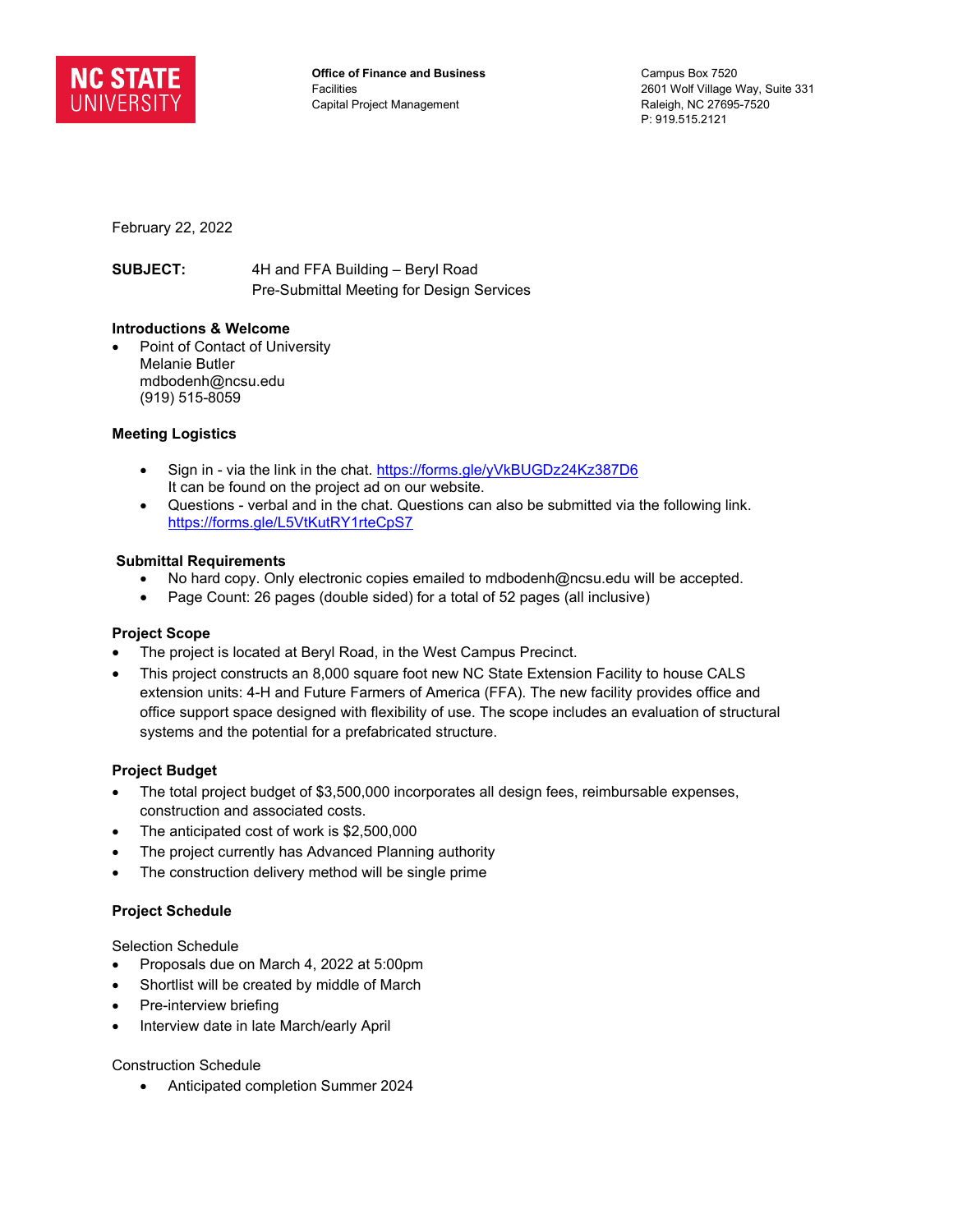### **Critical Selection Factors**

- Experience and expertise with project type.
- Past performance on similar projects.
- Experience in design projects to be part of an existing campus context.
- Adequate staff and proposed consultant team qualifications and examples of previous collaborations.
- Historically Underutilized Business representation in proposed consultant team.
- Current workload and State projects awarded.
- Proposed design approach or methodology.
- Recent experience with project cost estimates and schedule adherence.
- Construction administration capabilities.
- Record of successfully completed projects without major legal or technical problems.
- A minimum of three references with current contact information.

Notes:

In addition to submitting the SF330, please fill out the project summary form: [https://forms.gle/9hkFcueEH23X7cX5A.](https://forms.gle/9hkFcueEH23X7cX5A) The form can also be found in the ad on our [website.](https://facilities.ofa.ncsu.edu/2022/02/designer-advertisement-4h-and-ffa-building-beryl-road/)

Please see the map below for the site location. We will have the updated maps for the I-440 widening available to the selected design team.